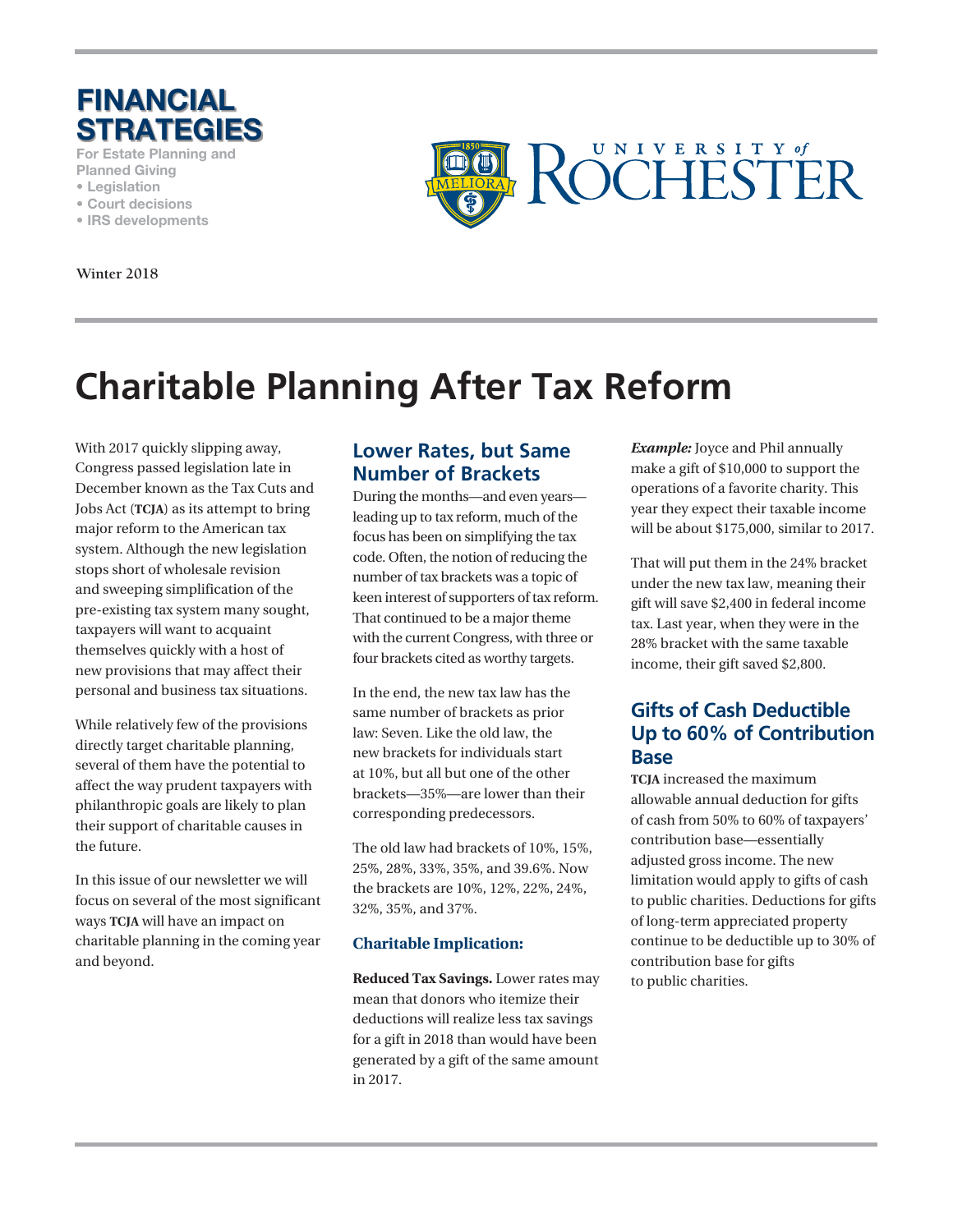Percentage limitations are unchanged for gifts to private foundations (30% for gifts of cash, 20% for gifts of appreciated property) or gifts for the use of public charities (30% cash, 20% appreciated property). Likewise, deductions for gifts in excess of the annual maximum allowable amount can continue to be carried forward and be used as deductions for up to five additional years following the year of the gift.

#### **Charitable Implication:**

#### **Higher Deduction in Year of Gift.**

The new, higher deduction limit can be a boon to donors who make large gifts of cash equal to or in excess of the percentage limitation in any given year. Such donors will now be able to deduct an additional 10% of their contribution base.

This will potentially enable donors of large gifts to realize more tax savings in the year of the gift even though the top tax rate is down from 39.6% to 37% under the new tax law.

*Example:* Margaret, a widow, intends to make a cash charitable gift of \$700,000 this year, when her contribution base will be \$1,200,000. She will be able to deduct the entire \$700,000 this year because that is less than 60% of \$1,200,000. Her resulting tax savings in the top 37% tax bracket are \$259,000.

Under the old limitations she would have been able to deduct only \$600,000 and her tax savings at current rates would be \$222,000. She would carry a \$100,000 deduction forward. Even under the previous top rate of \$39.6%, her savings in the year of the gift with a 50% limitation would have been \$237,600—more than \$21,000 less than the amount she will save in the year of the gift at the current rates with a 60% limitation.

## **Standard Deduction Nearly Doubled and Deductions Eliminated**

**TCJA** dramatically increased the standard deduction for all taxpayers. In 2017 the standard deduction for single taxpayers was \$6,350, and it was \$12,700 for married couples filing jointly. This year those amounts will be \$12,000 for singles and \$24,000 for couples.

It is estimated that between one-fourth and one-third of all individual taxpayers itemized deductions under previous law. With this increase in the standard deduction, the best guess is that number will drop to less than 10%.

Not only has the standard deduction risen, but the new law eliminates or caps certain other amounts that were previously available as itemized deductions or exemptions—including:

- The so-called "SALT" deductions for state and local property taxes, income taxes, and sales taxes are now limited to a total of \$10,000 allocated between property taxes and either income taxes or sales tax. This will prove challenging for taxpayers in states with higher state income-tax rates and/or higher property-tax rates.
- Deduction of mortgage interest is limited to mortgages of \$750,000 or less—down from \$1,000,000 under prior law. Mortgages in place prior to December 15, 2017 are grandfathered in under the old rules. Again, taxpayers in areas in which there are high residential real estate prices may lose the ability to deduct some mortgage interest they could previously deduct.
- Taxpayers can no longer reduce taxable income by personal exemptions. According to Congressional reports on **TCJA**,

part of the rationale for raising the standard deduction was rolling the benefit of the personal exemptions into the increased standard deduction. At \$4,050 per exemption—the amount of each exemption in 2017—this could be challenging for larger families with lots of exemptions for children. That will be offset in some cases by increases in child tax credits.

#### **Charitable Implications:**

**1. Bunch Deductions.** More taxpayers may want to employ the time-tested strategy of bunching deductions into a single tax year since more taxpayers will find it harder to clear the standard deduction threshold than in the past.

 Charitable giving offers the most flexibility for this plan. Take the case of a couple who regularly incur annual expenses of about \$6,000 for state and local income tax, \$4,000 for local property tax, \$8,000 of mortgage interest and who regularly make charitable gifts of about \$10,000. Last year the total of all these expenses—\$28,000 would have been well in excess of the \$12,700 standard deduction, and they would have certainly chosen to itemize. That meant that they realized tax savings on every dollar of their charitable contributions.

 This year, though, they would still clear the \$24,000 standard deduction bar but only by \$4,000—meaning they realize no marginal tax savings on \$6,000 of their total giving. They may want to consider making their 2019 gift this year as well, giving them a total of \$38,000. Next year they will skip their giving and take the \$24,000 standard deduction. For the two years they will deduct a total of \$62,000. If they continue their typical pattern, they will deduct \$28,000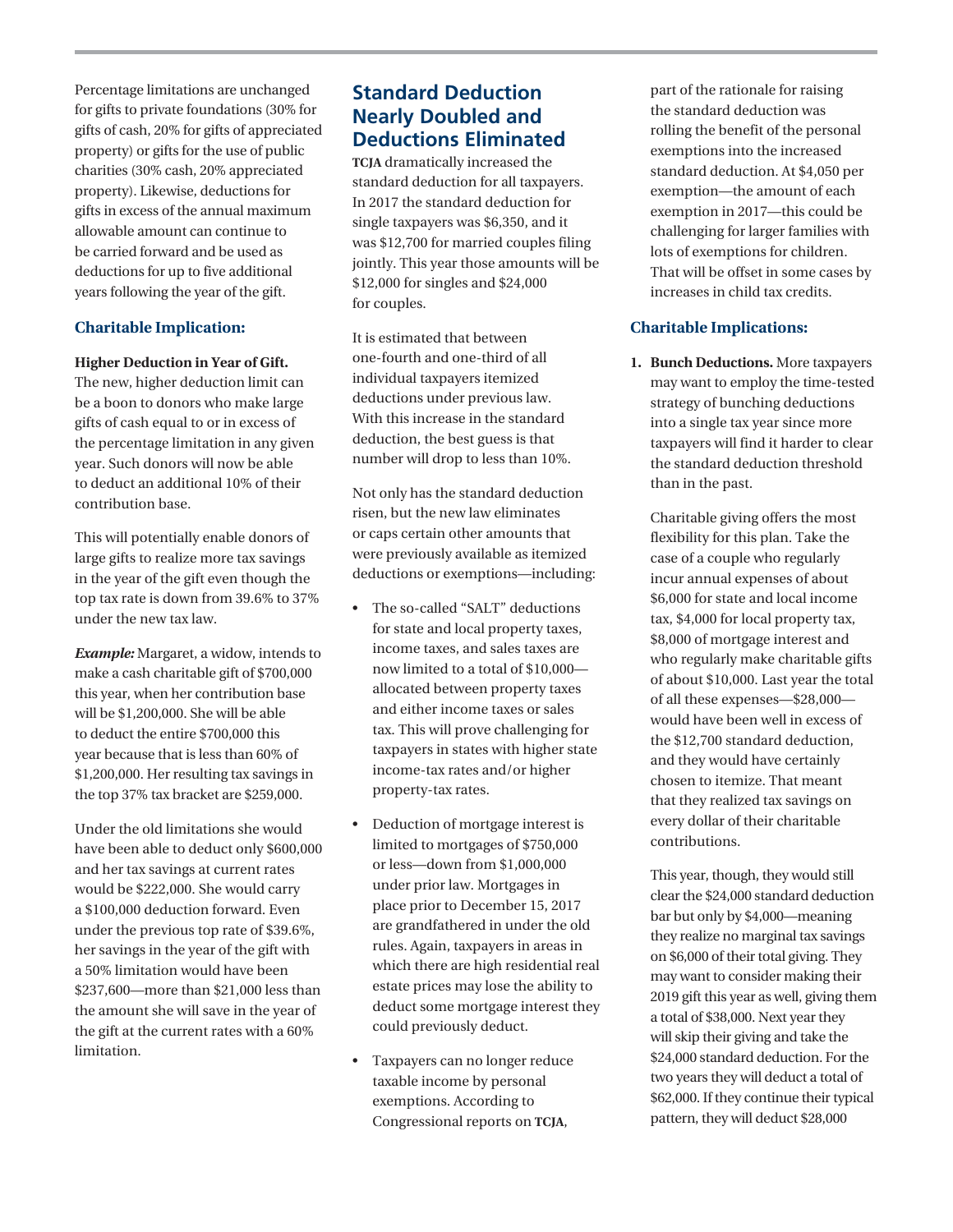each year for a total of just \$56,000— \$6,000 less than if they bunch their giving into one year.

**2. IRA Rollover.** Older taxpayers with charitable motivations will want to give renewed consideration to an **IRA** charitable rollover. First enacted in 2006, the **IRA** charitable rollover allows account owners aged 70½ or older to make distributions to charity directly from their individual retirement accounts without the transfer being treated as a taxable distribution to them.

 For **IRA** owners who want to make charitable gifts and find their itemized deductions coming up short of the higher standard deductions, an **IRA** charitable rollover effectively turns a gift that otherwise produces no tax savings into one that does. *Reason:* An **IRA** rollover transforms **IRA** funds that are taxable to the account holder—or to a surviving noncharitable beneficiary—to tax-free distributions to charity.

 This is especially effective if the account owner does not have enough deductions to benefit from itemizing. However, since the amount of the distribution to charity never shows up in the taxpayer's taxable income, the net result is the same as if the **IRA** owner received the distribution personally and then made a fully deductible gift.

 The icing on the cake for this strategy is that amounts rolled over to charity in this manner count against the **IRA** owner's required minimum distribution (**RMD**) obligation. **IRA** owners can transfer up to \$100,000 per taxpayer to charity each year in this manner.

## **Federal Estate and Gift Taxes Stay but Exemption Doubles**

After much speculation about the demise of the federal transfer taxes—and a disagreement as to their continuing existence in the original bills passed by each house of Congress—the final legislation retained the federal estate and gift taxes. It did, however, increase the effective exemption by 100% from the previous amount of \$5 million, indexed for inflation occurring after 2011, to \$10 million, indexed for inflation occurring after 2011.

This means that as of this year, individuals will be able to shelter \$11.2 million from estate and gift taxes, both during life and at death. Couples will be able to transfer \$22.4 million. Even under the previous exemption equivalent, only about two-tenths of one percent of all decedents would have been subject to federal estate tax.

This number now drops even lower. The effective tax rate for those who are subject to transfer tax remains at 40%, making it a significant concern for those who are affected by it.

#### **Charitable Implications**

**1. Accelerate Testamentary Charitable Gifts.** More people will want to consider accelerating intended testamentary charitable gifts if those gifts will not produce any federal estate- or gift-tax savings. By making inter vivos gifts, many taxpayers will be able to realize income-tax savings during their lifetimes. This will increase the total amount of assets, other than those earmarked for charity, available for distribution to beneficiaries.

 For instance, assume a donor anticipates her taxable estate will be in the range of \$5 million and she intends to make a \$500,000 charitable bequest at her death.

Most likely she will not be subject to federal estate tax and her testamentary gift will generate no tax savings.

 However, if she is in a position to make that gift now, she could realize as much as \$185,000 in federal income-tax savings during her lifetime. These savings increase the amount she can leave to other beneficiaries at her death—or enable her to make an additional charitable gift at no cost to the other beneficiaries when compared to making the \$500,000 gift at her death.

2. **CLT** Powerful Tool. A nongrantor charitable lead trust (**CLT**) remains a valuable planning tool to reduce federal transfer taxes for taxpayers who have, or expect to have, estates in excess of the new equivalent exemption. A **CLT** provides for payment of a stream of income to charity for a specified term of years or for the life of a qualifying person, after which remaining trust assets are distributed to other beneficiaries as directed by the grantor in the trust instrument.

 The reason a **CLT** is able to reduce transfer taxes is that the value of a charity's income interest is deducted from the total amount transferred to the trust to determine how much counts as a taxable transfer. The value of the charitable interest can greatly reduce the taxable portion. In fact, if the annual income payment to the charity is high enough and/ or the trust lasts long enough, the entire taxable amount can be eliminated by the use of a **CLT**. A **CLT** is particularly effective when interest rates are low, which produces a low applicable discount rate—a factor that tends to increase the deductible value of the charitable income interest.